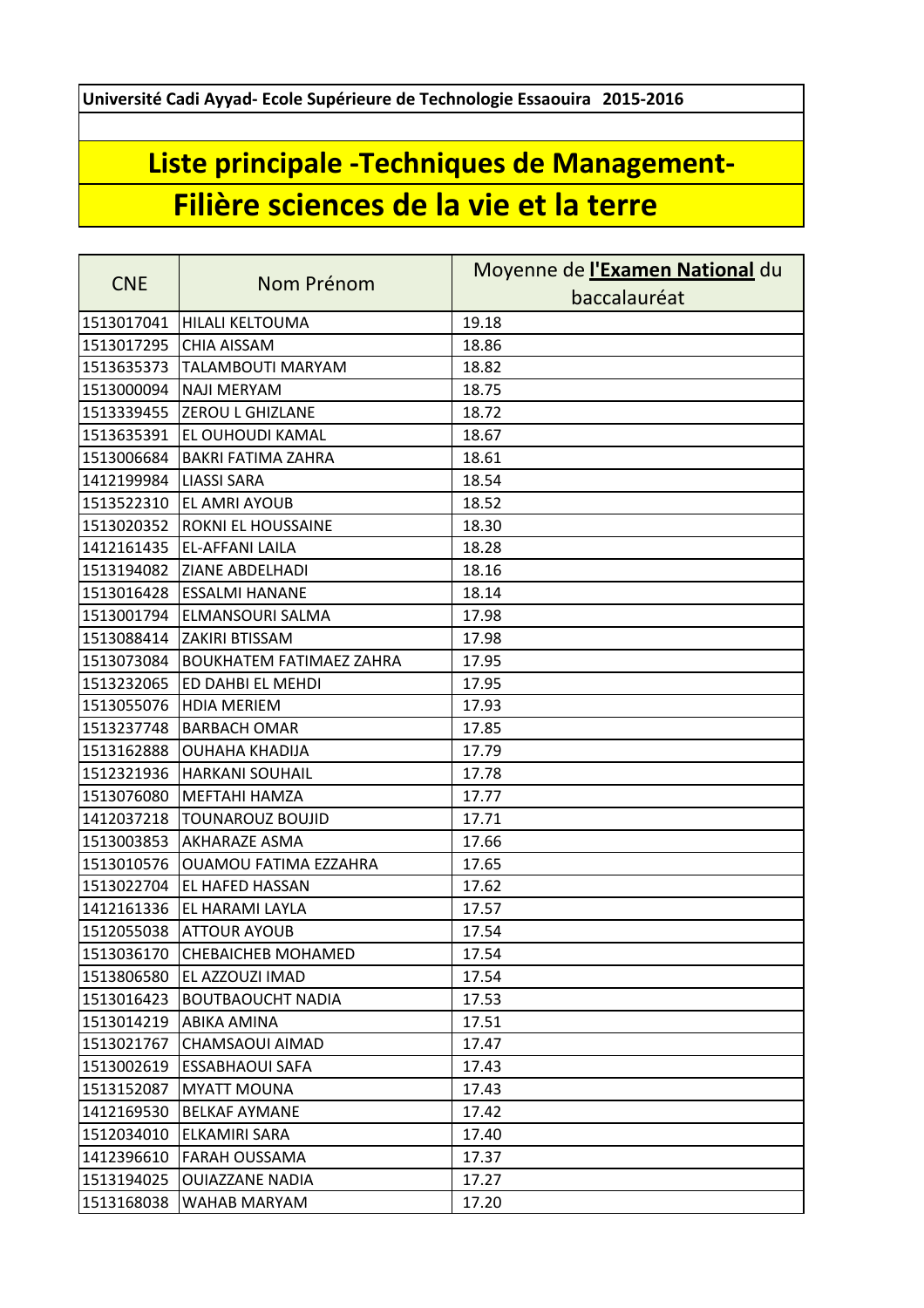|            | 1513008166 HDID FATIMA                | 17.18 |
|------------|---------------------------------------|-------|
|            | 1513067705 LAAOUINA YOUNESS           | 17.18 |
| 1513319950 | <b>HAMOU MEHDI</b>                    | 17.18 |
| 1512070968 | IKHERAZENE ABDERRAHMAN                | 17.15 |
| 1513225793 | <b>MELLOUKI MEHDI</b>                 | 17.11 |
| 1513249650 | <b>OUARY KAWTAR</b>                   | 17.11 |
| 1513369647 | <b>ABADI ABDELLAH</b>                 | 17.08 |
| 1513036572 | <b>TAOUFIQ ESSAADIA</b>               | 17.07 |
| 1513017973 | <b>BOUA KHADIJA</b>                   | 17.04 |
| 1512025843 | <b>ANEJJAR ADEL</b>                   | 17.03 |
| 1513035633 | <b>FARAH MOHAMED</b>                  | 17.02 |
| 1513056258 | <b>EL GOURCHIA KAOUTAR</b>            | 16.97 |
| 1513038437 | <b>ATOUIFE SOUMAYA</b>                | 16.95 |
| 1513171682 | <b>NAJI MOHAMED</b>                   | 16.93 |
| 1513036406 | <b>TOUFDRA AICHA</b>                  | 16.92 |
|            | 1513036996 HAJJI LOUBNA               | 16.92 |
| 1513000023 | <b>HAIJOUB ISMAIL</b>                 | 16.90 |
| 1412050660 | <b>LAHMIDY KHAWLA</b>                 | 16.89 |
| 1513114301 | LAGRA HANANE                          | 16.88 |
| 1513331060 | <b>KAMAL IKRAM</b>                    | 16.87 |
| 1513161327 | <b>NAIM ASMAE</b>                     | 16.83 |
| 1513160405 | <b>ZAROUK HAJAR</b>                   | 16.82 |
| 1513550693 | <b>BOUAMOUD IMANE</b>                 | 16.82 |
| 1513028547 | EL MAHDAOUI NOUREDDIN                 | 16.79 |
| 1513055038 | <b>BOUZGUER ZAHRA</b>                 | 16.79 |
| 1412034657 | <b>MEROUANE JIHANE</b>                | 16.78 |
| 1412022733 | EL AZZAB YASSIR                       | 16.76 |
| 1512068881 | <b>BOUJGUENNA HIND</b>                | 16.76 |
| 1513033314 | <b>BOUHSAINE HASNA</b>                | 16.73 |
| 1513552807 | <b>BANANE IMANE</b>                   | 16.72 |
| 1513111685 | EL MANSOURI RACHIDA                   | 16.67 |
|            | 1412355543 EL BOUCHINI-IDRISSI MERIEM | 16.66 |
| 1513115597 | <b>ELLATIFI YOUNES</b>                | 16.66 |
| 1513193880 | <b>ACHRA AMINE</b>                    | 16.66 |
| 1513010756 | <b>BEN LEKBIR ZAKIYA</b>              | 16.62 |
| 1412093627 | FATIMA ZAHRA BOUTADGHART              | 16.61 |
| 1513098208 | <b>GHAZALA CHAIMA</b>                 | 16.61 |
| 1511167682 | <b>FAJDAR JAMAL</b>                   | 16.60 |
| 1513039012 | OULMAHJOUB ILHAM                      | 16.60 |
| 1512280144 | <b>BAJI YASSINE</b>                   | 16.57 |
| 1513002153 | <b>BAHOUM ABDERRAHIM</b>              | 16.57 |
| 1513028571 | <b>SMINE HOUDA</b>                    | 16.53 |
|            | 1513072436   LABYED MOUNA             | 16.53 |
| 1513361956 | <b>BASRY YASSINE</b>                  | 16.53 |
| 1513030895 | AIT ALIYAT FATIMA ZAHRA               | 16.52 |
| 1513193944 | <b>OMMOUY HANANE</b>                  | 16.51 |
| 1513181886 | <b>OUHRIR GHIZLENE</b>                | 16.50 |
| 1513326638 | <b>TAOUILI ZINEB</b>                  | 16.49 |
| 1412199474 | <b>SALHI OUISSAL</b>                  | 16.47 |
| 1513231830 | <b>SANAD HIBA</b>                     | 16.45 |